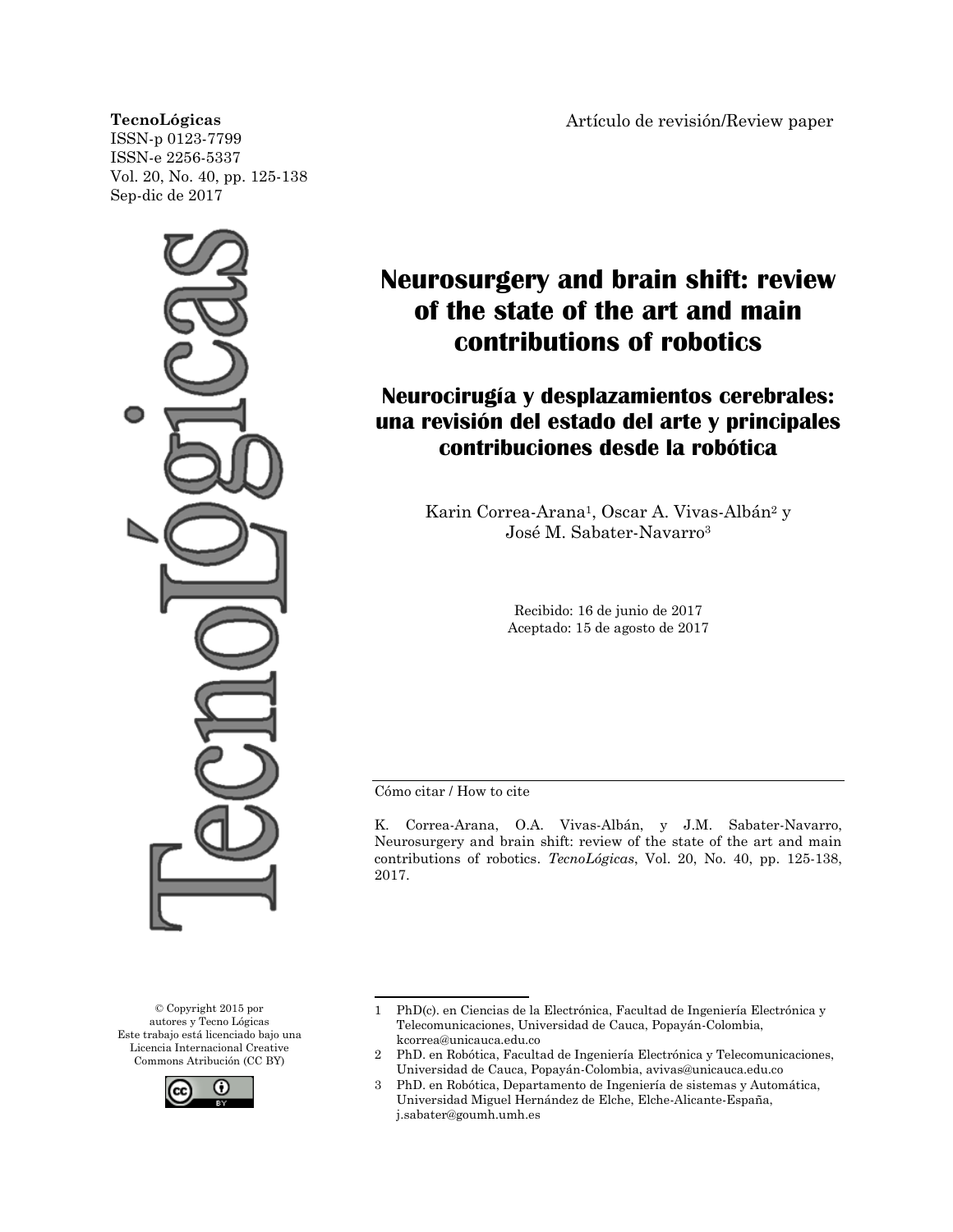#### **Abstract**

This paper presents a review about neurosurgery, robotic assistants in this type of procedure, and the approach to the problem of brain tissue displacement, including techniques for obtaining medical images. It is especially focused on the phenomenon of brain displacement, commonly known as brain shift, which causes a loss of reference between the preoperative images and the volumes to be treated during image-guided surgery. Hypothetically, with brain shift prediction and correction for the neuronavigation system, minimal invasion trajectories could be planned and shortened. This would reduce damage to functional tissues and possibly lower the morbidity and mortality in delicate and demanding medical procedures such as the removal of a brain tumor. This paper also mentions other issues associated with neurosurgery and shows the way robotized systems have helped solve these problems. Finally, it highlights the future perspectives of neurosurgery, a branch of medicine that seeks to treat the ailments of the main organ of the human body from the perspective of many disciplines.

#### **Keywords**

Neurosurgery, brain shift, medical robotics, neuronavigation, minimally invasive surgery.

### **Resumen**

Este artículo presenta una revisión acerca de la neurocirugía, los asistentes robóticos en este tipo de procedimiento, y el tratamiento que se le da al problema del desplazamiento que sufre el tejido cerebral, incluyendo las técnicas para la obtención de imágenes médicas. Se abarca de manera especial el fenómeno del desplazamiento cerebral, comúnmente conocido como brain shift, el cual causa pérdida de referencia entre las imágenes preoperatorias y los volúmenes a tratar durante la cirugía guiada por imágenes médicas. Hipotéticamente, con la predicción y corrección del brain shift sobre el sistema de neuronavegación, se podrían planear y seguir trayectorias de mínima invasión, lo que conllevaría a minimizar el daño a los tejidos funcionales y posiblemente a reducir la morbilidad y mortalidad en estos delicados y exigentes procedimientos médicos, como por ejemplo, en la extirpación de un tumor cerebral. Se mencionan también otros inconvenientes asociados a la neurocirugía y se muestra cómo los sistemas robotizados han ayudado a solventar esta problemática. Finalmente se ponen en relieve las perspectivas futuras de esta rama de la medicina, la cual desde muchas disciplinas busca tratar las dolencias del principal órgano del ser humano.

#### **Palabras clave**

Neurocirugía, desplazamiento cerebral, robótica médica, neuronavegación, cirugía mínimamente invasiva.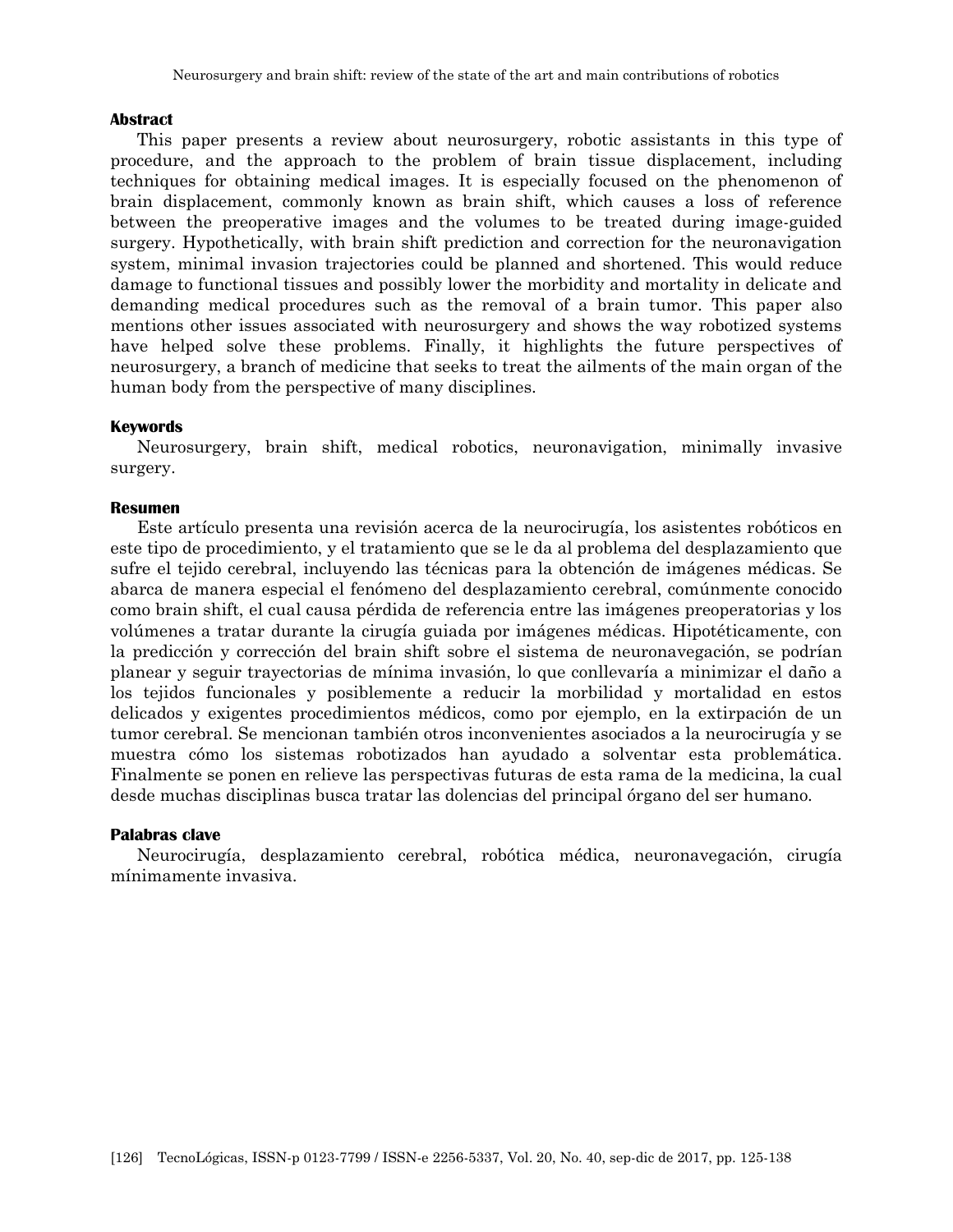## **1. INTRODUCTION**

Since the ancient beginnings of neurosurgery—with trepanations known since thousands of years BC and particularly since the 1980s with the emergence of current neurosurgery techniques—the requirements for good surgery have become stricter and stricter, thus reducing the surgical field, limiting damage to healthy tissues, and attempting to preserve the functionality (and connectivity) of brain tissues. The need for precision and microscopic scales has made neurosurgery a clinical domain receptive to the use of robotic tools [1] and [2]. Robotic neurosurgery is undergoing deep changes in recent times, mainly resulting from advances in medical imaging techniques (CT, MRI, f-MRI or DTI) enabling better planning the surgical operation to be performed, [3] and [4]. However, during the medical procedure, the brain shifts and deforms (a phenomenon known as brain shift) because of several factors: loss of cerebrospinal fluid (CSF), the action of gravity, the size and location of the surgical target, resections and drug administration, among others [5]- [7]. Consequently, the spatial relationships and planning of the neurosurgery with preoperative images are altered. As a result, navigation accuracy during the procedure is reduced and the surgeon cannot fully rely on the spatial information provided by the navigation system [8]. At present, much research is carried out in the world in order to correct brain shift and try to transfer the pre-established work plan to the intra-operative reality in neurosurgery [9]-[13].

The aim of this article is to present a review about the problem of displacements suffered by brain tissue during neurosurgery, and to show the evolution of this procedure thanks to the applications of robotics and medical imaging modalities. The article begins with the general aspects of neurosurgery. Later, it mentions the robotic systems used to perform the procedures. Afterwards, the brain shift phenomenon is presented and analyzed, revealing aspects of the collection of information (medical images and others) during the preoperative and intraoperative stages that are affected by brain shift. Next, future perspectives in neurosurgery are presented, taking into account robotic systems as well as brain shift prediction and correction.

## **2. NEUROSURGERY**

Neurosurgery deals with the diagnosis, treatment (intervention) and post-surgical rehabilitation of patients with central nervous system injuries [14]. Stereotactic neurosurgery has allowed for several surgical procedures such as biopsies, hematoma evacuation, drug delivery, surgical resection, SEEG (radiosurgery stereoelectroencephalography) and DBS (deep brain stimulation), among others. All these procedures, known as keyhole surgeries, have in common a trepanned entrance hole in the exterior of the skull [15].

Recent improvements in medical imaging techniques have led to major advances in neurosurgery. The combination of new imaging modalities and neuronavigation systems provide neurosurgeons with the ability to accurately visualize the surgical anatomy and locate the pathology during a procedure. For instance, an optimal trajectory can be selected prior to the operation to minimize the invasiveness of the neurosurgical procedure and to prevent perforation of functional neural tissue. In addition, the combination of neuronavigation and other imaging techniques allow to improve the identification and location of critical structures adjacent to the edge of a lesion, thus avoiding damage to these areas during removal [16] and [17]. Minimally invasive neurosurgery (MIS) benefits from these advances [18]. MIS refers to surgeries performed through small incisions (or using natural orifices) to minimize trauma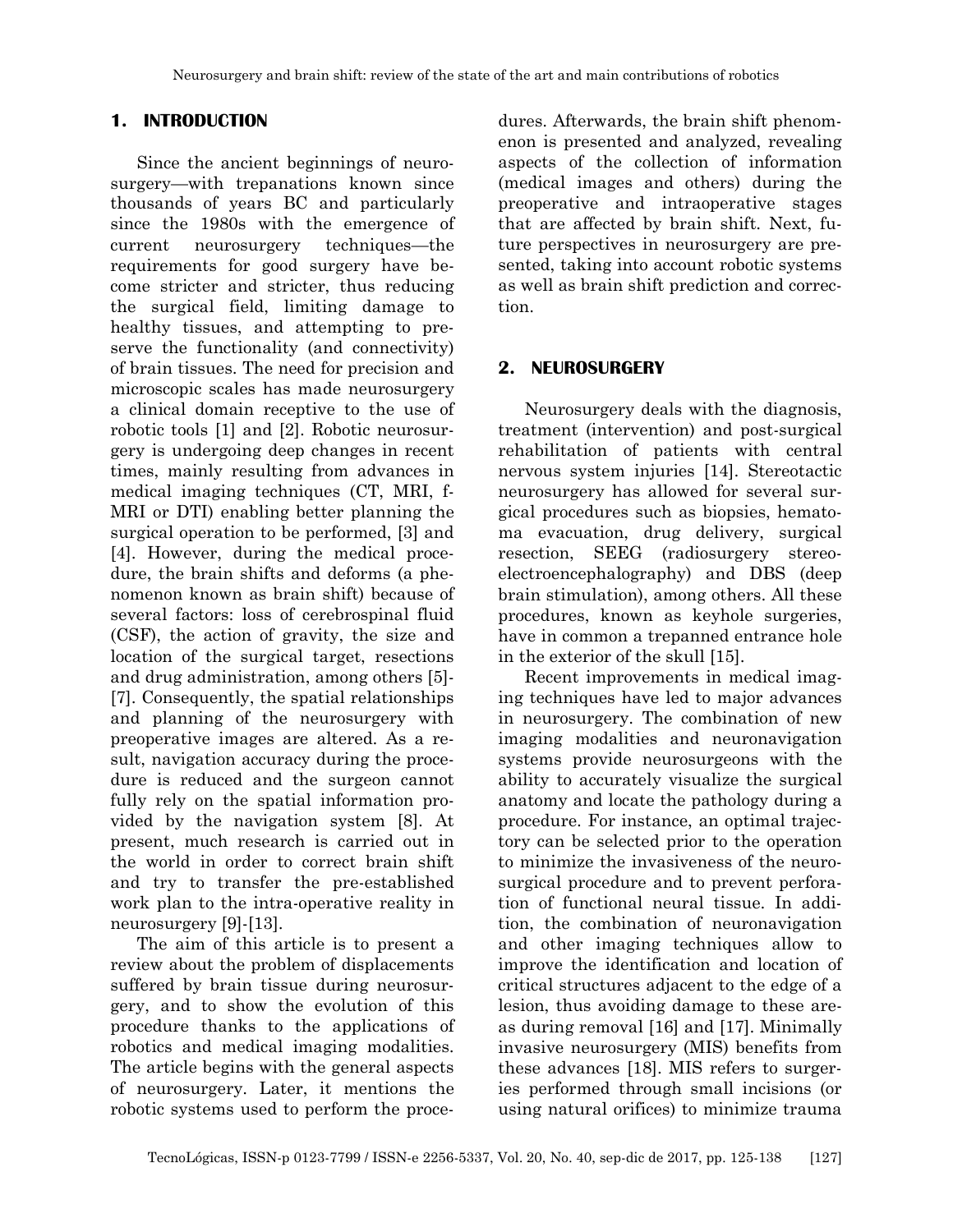to the body as well as to reduce patient recovery time and hospitalization costs [19] and [20].

Since some years ago, diverse teams of neurosurgeons have performed minimally invasive surgeries to achieve better results compared to open (invasive) surgical procedures [21]. A clear example of MIS is endonasal endoscopic surgery. It offers neurosurgeons a minimally invasive surgical technique for procedures in the cranial base in which specific surgical instruments and an endoscope are inserted through the patient's nostrils. This procedure is known as EEA (endoscopic endonasal approach)  $[22]$ - $[24]$ . Fig.1 shows the focus of an EEA procedure.



Fig. 1. Minimally invasive surgery by endonasal approach. Source: Authors.

However, in this type of approach, the neurosurgeon's movements must be controlled and precise given that critical anatomical structures coexist in the operative field. In addition, the three-dimensional view the surgeon has in open surgeries is lost. Likewise, in this approach the efforts exerted on the surroundings of the nostrils should be minimized due to their greater rigidity and the delicacy of their tissues [25]. There are also difficulties such as video camera positioning control, ergonomic difficulty in the surgical procedure, surgeon training, loss of tactile sensation of the patient, and lack of rotation of the physician's wrist joint [26]. There is also a great disadvantage in neurosurgery related to the deformable nature of living tissue, which is mentioned and studied by various clinical and research teams [27]- [29]. During surgery, the deformation and displacement of the brain tissue alter the spatial relationship between the patient and the volumes of preoperative images, resulting in location errors. This phenomenon is commonly known as "brain shift" [25]. The opening of the skull and dura mater, loss of cerebrospinal fluid, reduction of intracranial pressure and placement of surgical devices during neurosurgery contribute to intraoperative cerebral deformation [30]. The surface of the brain can deform up to 20 mm after the skull is opened; also, resection of large lesions can increase the deformation of brain structures, even up to 50 mm [31]. Despite all the advances made over recent decades in the field of cerebral imaging, brain shift still causes a significant decrease in the accuracy of the commercially available neuronavigation systems that record the preoperative images to carry out intraoperative location of tumors or other lesions [32].

On the other hand, neurological morbidity is of great importance because the brain, the spinal cord and the peripheral nerves exert total control over the neurological functions of the whole body. That is why the injuries that affect these structures have huge physical, psychic and social repercussions [33]. This situation has led to studies of the most common neurological pathologies [34] in many countries, which has helped to improve neurosurgery planning protocols as well as the care of and intervention in patients suffering from these conditions [35].

## **3. ROBOTICS IN THE NEUROSURGERY FIELD**

In general, as mentioned above, there are several difficulties in neurosurgery: limited degrees of freedom on the part of the neurosurgeon, loss of depth perception,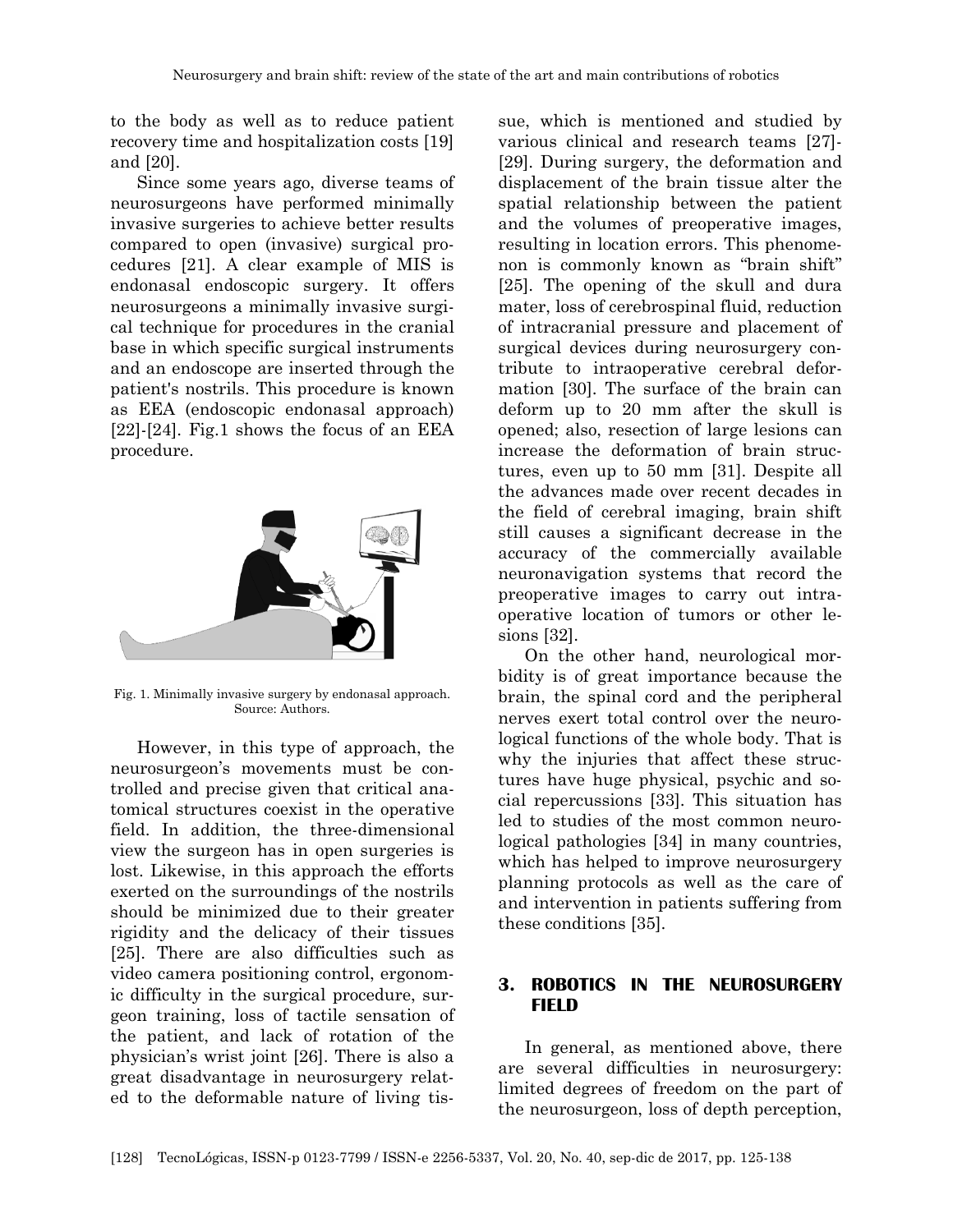lack of flexibility to reach anatomically complicated spots, downward drift, and brain shift, among others [14]. Due to the problems in this field, robotic systems have been used to solve some of them. The use of robotics in surgery has grown exponentially for the last 15 years; its greatest contribution is made in orientation and positioning of surgical instrumentation, greater degrees of freedom, superior threedimensional view, improved resolution, elimination of trembling, scaling of the neurosurgeon's movement, and imposition of physical restrictions to avoid delicate areas [36]. Robotic surgery has opened a new era in minimally invasive procedures (avoiding in some cases the need for open and morbid approaches) which in turn can improve functional outcomes [19] and [37].

Robotized systems such as SurgiScope, Neuromate, Rosa, and others have enabled the modification of neurosurgical procedures, mainly due to the introduction of image-guided surgery [38]. Table 1 summarizes different contributions of the field of robotics to neurosurgery. Many of these contributions have resulted in commercial products currently in use. Table 1 shows that there are different approaches with different mechanical designs of robotic systems. However, only three types of control architectures can be found, as follows. i) Supervised control: The surgeon plans the movements of the robot off-line and, during the operation, the robot moves autonomously under the supervision of the doctor. ii) Tele-operated control: The slave robot is controlled by the remote manipulation of a master device operated by the neurosurgeon, usually with force feedback capability. iii) Shared control: Both the robot and the surgeon have control over the surgical instruments. The surgeon controls the surgical procedure and the robot is also used as a limitation to the movements of the hands of the former to avoid tremors and improve safety on delicate surgical areas.

The robotized systems (mentioned in Table 1) have allowed the improvement modification of procedures associated with neurosurgery by making use of medical imaging guides during the procedure [48]. Several clinical teams have performed surgical operations with access to the base of the skull through the nasal fossa [22-24] and [49] using Intuitive Surgical's commercial system, Da Vinci: a generalpurpose teleoperated surgical robotic system. Several advantages are described in works with this robot. They include the use of the robot for accessing the base of the skull and its possibility of reconstruction, sealing the dura mater after the operation, absence of trembling and the advantage that scaling offers in the tele-operation scheme. However, a disadvantage is the use of a large-scale system that causes an excessively invasive procedure while not allowing access to all areas, such as the ethmoid bone or the anterior cranial fossa. Other neurosurgery assisting robots focus on the location of electrodes in deep brain areas and on shared control for craniotomy, but few of them on endoscopic management of the endonasal approach. Also, there are brain lesions at the base of the skull such as pituitary tumors, chordomas, craniopharyngioma, cysts or meningiomas that are difficult to access using the techniques mentioned above [50].

Nevertheless, there is still room for improvement, particularly in terms of cost reduction and the development of smaller and more powerful robotic systems [3], [51] and [52].

Despite the great advances in the field of robotic neurosurgery, problems related to the deformable nature of the biological tissues involved—which cause difficulties in the use of classic schemes of humanrobot control and interaction—are still the object of recent research [53]. In addition, it would be desirable for robots assisting neurosurgical tasks to incorporate a neuronavigation system that provides updated information on cerebral displacements.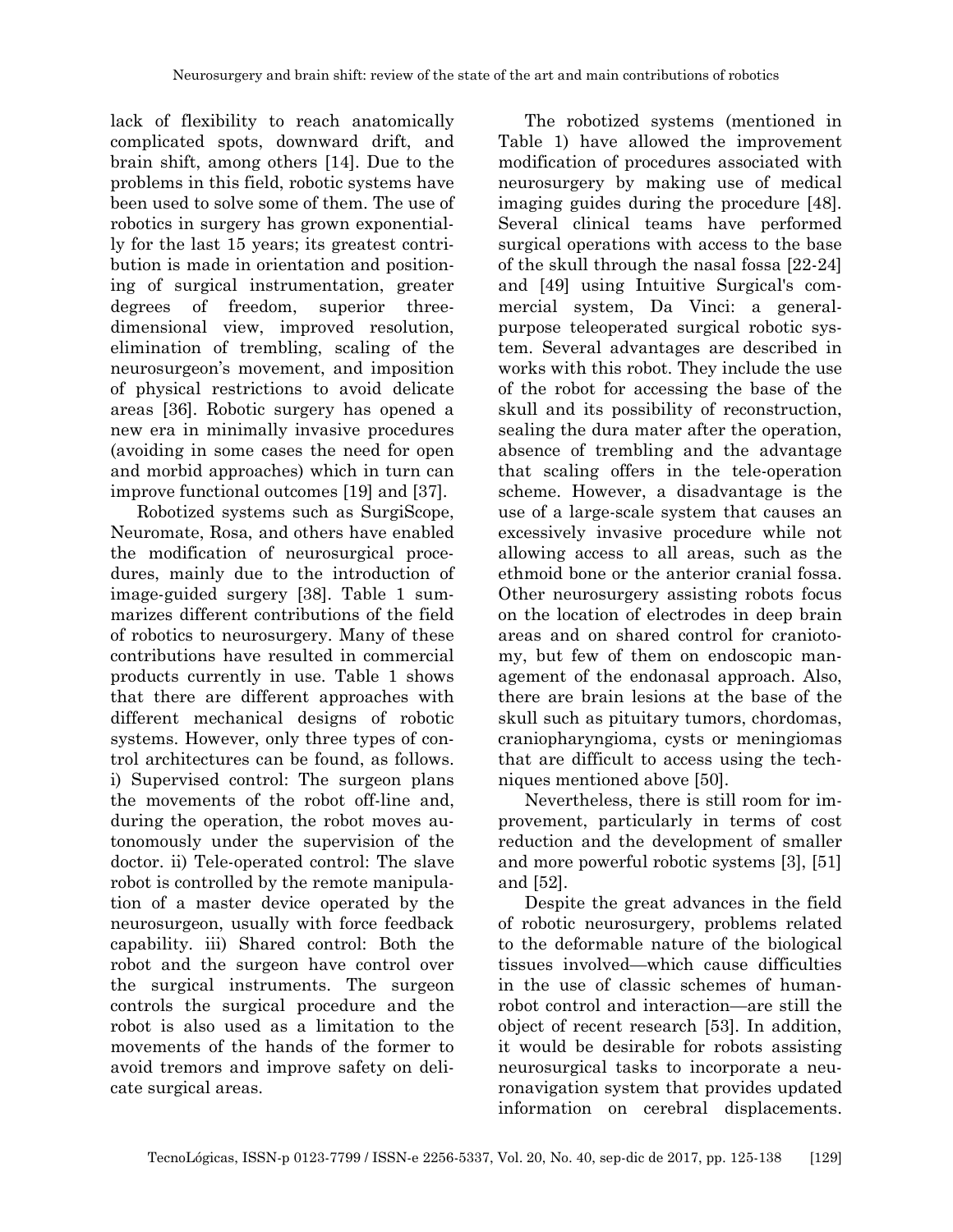Such system might predict and estimate brain shifts by using finite element models that are fed intraoperative signals from ultra sound or radio frequency sensors. This way, the assisting robotized system would have reliable information about the location of the spots to be treated during surgery (taking into account brain shift) and hypothetically the results of medical procedures would be better. The brain shift phenomenon is presented in detail below.

## **4. BRAIN SHIFT IN NEUROSURGERY**

Brain shift is the geometric transformation the brain undergoes during the course of the operation; all the structures

of this organ and, therefore, the locations to be treated in the intervention are completely displaced. This results in a loss of reference with respect to the volumes of neurosurgical images acquired in the preoperative phase. There are two main reasons for this brain shift. First, the opening of the dura mater (a membrane that covers and protects the brain) causes large nonlinear deformations due to pressure changes and cerebrospinal fluid loss, [54] and [55]. The surgical procedures of resection, cuts or excision are the second cause [56]. Different authors argue that brain shift is one of the greatest causes of failure in neurosurgical procedures with neuronavigation systems [8] and [57]. Fig. 2 shows the brain shift phenomenon.

Table 1. Robotic systems and projects used for applications in neurosurgery. Source: Authors.

| Project          | Current Status                                                                           | Type of Control                      | Comment                                                                         |
|------------------|------------------------------------------------------------------------------------------|--------------------------------------|---------------------------------------------------------------------------------|
| Da Vinci [3]     | Commercial product<br>(Intuitive Surgical,<br>Sunnyvale, CA, USA)                        | Tele-operated                        | Recently used for head and neck surgery<br>(ear, nose and throat - ENT).        |
| NeuroArm [39]    | Research project                                                                         | Tele-operated                        | Multi-robot system designed to work<br>with intraoperative MRI.                 |
| RoboCast [40]    | Research project                                                                         | Supervised/<br>Tele-operated control | Multi-robot system for neurosurgery<br>without a stereotactic frame or guide.   |
| Renaissance [41] | Commercial product<br>(Mazor Robotics Ltd.,<br>Caesarea, Israel)                         | Supervised control                   | Small Stewart-Gough platform (parallel<br>robot) to be placed over the patient. |
| SurgiScope [42]  | Commercial product (ISIS<br>Robotics, Saint Martin<br>d'Heres, France)                   | Supervised control                   | Delta parallel robot to carry the micro-<br>scope.                              |
| NeuroMate [43]   | Commercial product<br>(Renishaw-Mayfield SA.,<br>Nyon, Switzerland)                      | Supervised control                   | Serial robot with navigation based on<br>computerized tomography images.        |
| Rosa $[44]$      | Commercial product<br>(MedTech SA., Montpel-<br>lier, France)                            | Supervised/<br>Shared control        | Robot manipulator with shared control<br>and image-based planning module.       |
| NeuRobot [45]    | Research project                                                                         | Supervised control                   | Robot with four degrees of freedom for<br>manipulating an endoscope.            |
| PathFinder [46]  | Discontinued commercial<br>product (Prosurgics Ltd.,<br>High Wycombe, United<br>Kingdom) | Supervised control                   | Serial robot with navigation based on<br>optical markers.                       |
| Evolution I [47] | Discontinued                                                                             | Tele-operated                        | Hexapod robot with four degrees of<br>freedom.                                  |

[130] TecnoLógicas, ISSN-p 0123-7799 / ISSN-e 2256-5337, Vol. 20, No. 40, sep-dic de 2017, pp. 125-138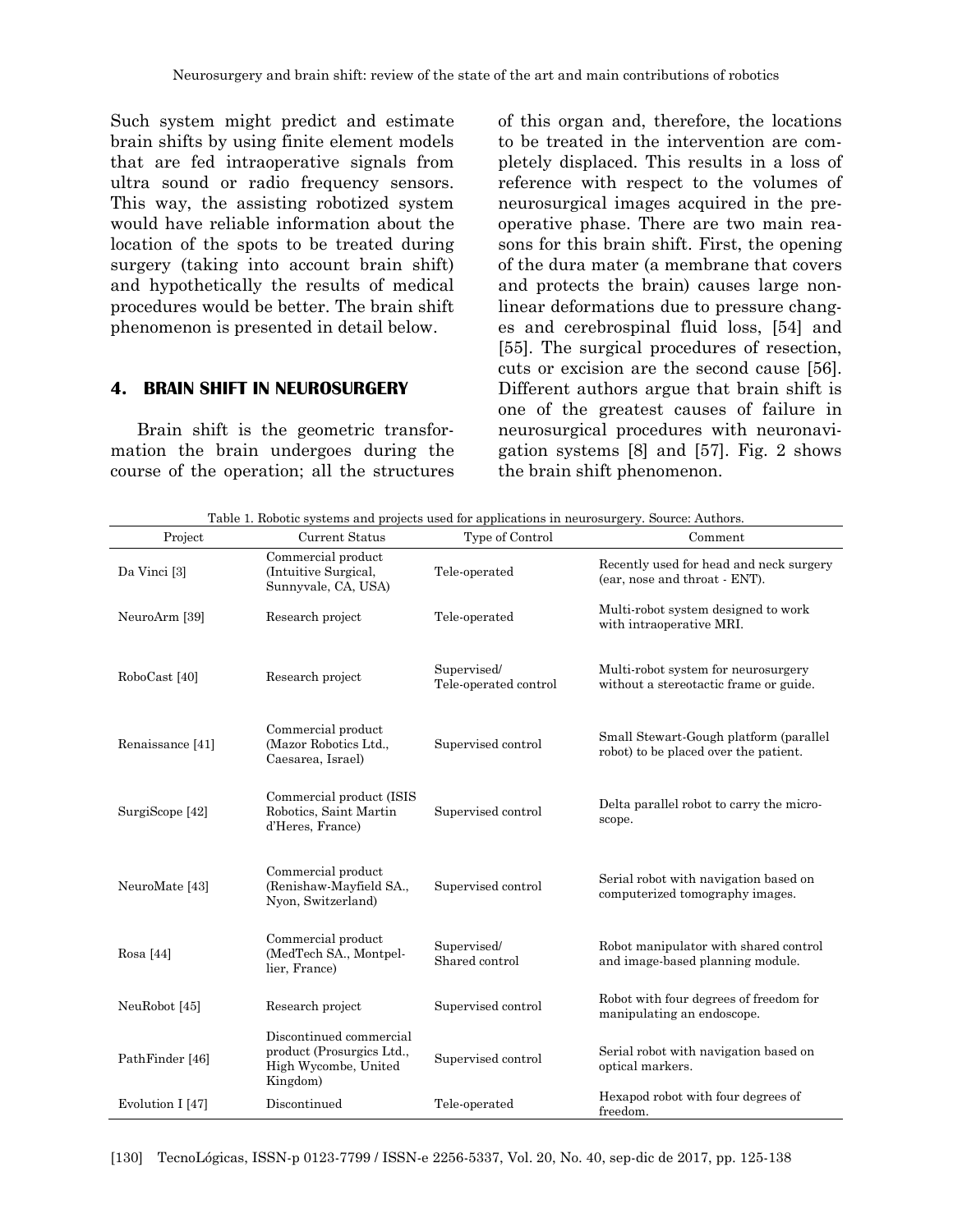

Fig. 2. Brain shift caused by the opening of the dura mater. Source: Authors.

Intraoperative imaging technologies that use magnetic resonance imaging (iM-RI) [58], computed tomography [59] and ultrasound [60] have been shown to be beneficial for resection control as well as detection of brain changes [1]. iMRI in particular offers a very convenient solution to obtain several surgically relevant parameters such as the location and edge of the tumor as well as functional brain parameters (e.g., blood flow perfusion and chemical composition) [61]. Currently, the main way to deal with the brain shift problem during neurosurgery is the use of intraoperative magnetic resonance imaging. Nevertheless, intraoperative imaging techniques are classified as invasive methods, since the body is exposed to the harmful effects of magnetic fields and X-rays [62]. In addition, neurosurgery rooms equipped with iMRI are not very common in the vast majority of hospitals because of their high cost and the fact that all surgical instruments and anesthesia equipment must be suitable to be used in such an environment [16]. Another aspect to keep in mind is that, with the use of iMRI, the time of each scan extends by about 20 min [63] and the flow of information can be interrupted during the neurosurgery [25].

Several authors have proposed solutions to address the problem of brain shift. In [64], Letteboer and his group propose the use of a 3D ultrasound system to obtain an image of the brain volume. This work uses a 3D ultrasound probe, superimposing the information of the ultrasonic waves on a rigid pre-operative model obtained by magnetic resonance imaging. Differences between solid tissues and hyperechogenic structures have also been used to study the brain shift phenomenon [65]. Uff and his team [66] extend the use of the ultrasound signal to generate elastograms that enable the visualization of differences in the biomechanical characteristics of tissues, so that healthy and damaged tissue can be differentiated. Nonetheless, they do not detail the process to acquire the ultrasound data. Other approaches have made use of optical systems [40] to "track" anatomical points. However, the limitation of this approach is that the marker should be visible. Even more interesting are the approximations that make use of a mathematical-physical model of deformations to predict the displacements of all points of the brain [54] and [55]. But they require a model validation process which is often not easy to carry out due to the difficulty of measuring the actual displacements to check the generated model [56]. On the other hand, the input information for the model is provided by the displacements of the points that are measurable (visible) by optical methods, which produces an important bias in the input data. Other authors adopt a method to integrate retraction modeling into neurosurgery by using a framework based on atlas deformations (a set of possible deformations predicted by a biomechanical model) to compensate for the brain shift effect [55]. Table 2 presents a summary of the most recent studies regarding brain shift.

As can be seen in Table 2, a growing number of authors have begun to investigate the possibilities of correcting brain shift change during neurosurgery [64]. Computational modeling methods, such as finite element analysis [54] and [79], are often used and combined with intraoperative image data to provide a brain shift compensation strategy. Efforts are also being made to address the complex issues of living tissue (brain) modeling and obtaining information about its response to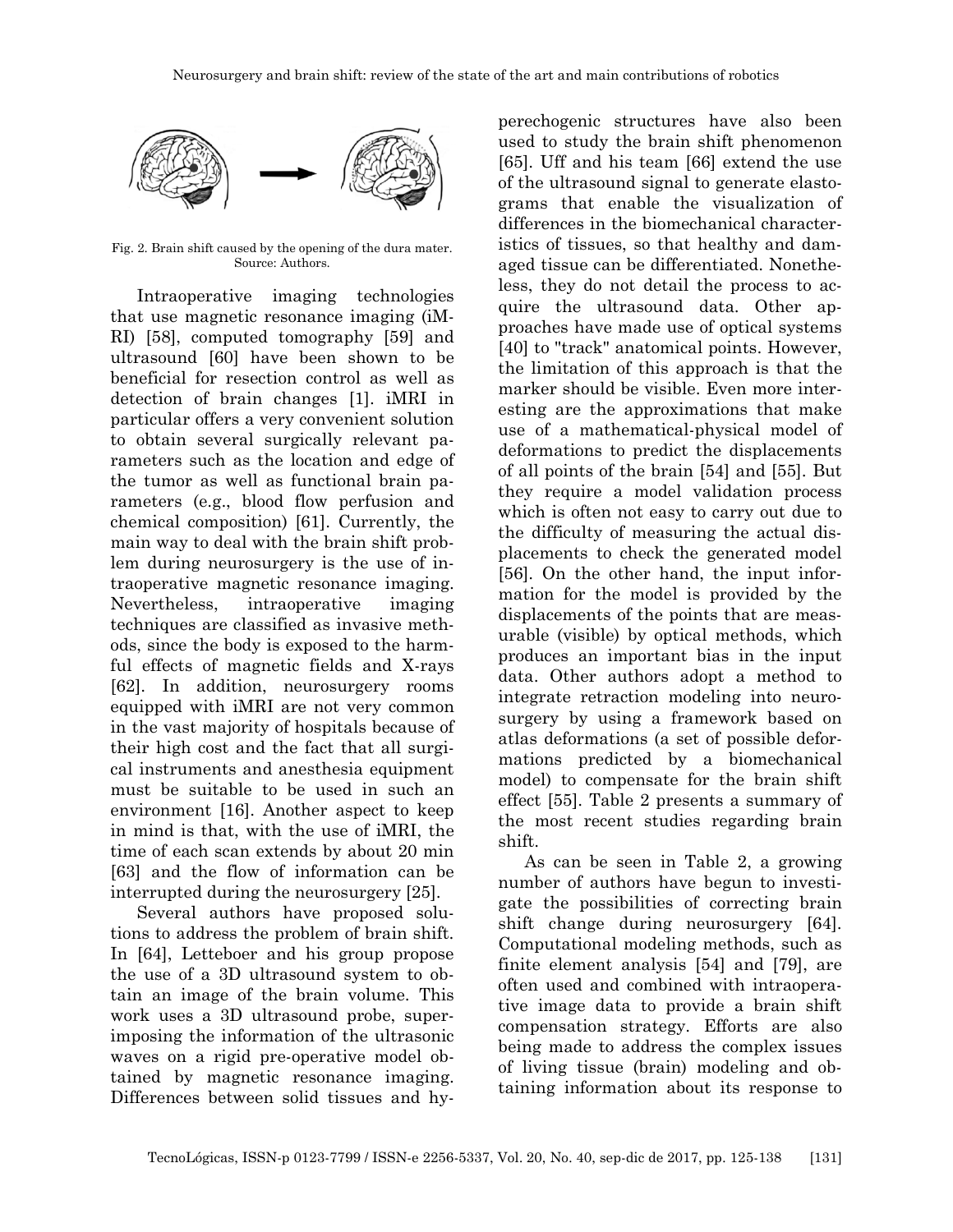|                                                                                                                                                                                    |                                                                                   | Table 2. Necent research works regarding brain shift in heurosurgery. Source: Authors.                                                                                                                                                                                                                                                                                                                                                    |
|------------------------------------------------------------------------------------------------------------------------------------------------------------------------------------|-----------------------------------------------------------------------------------|-------------------------------------------------------------------------------------------------------------------------------------------------------------------------------------------------------------------------------------------------------------------------------------------------------------------------------------------------------------------------------------------------------------------------------------------|
| Project                                                                                                                                                                            | Research Center                                                                   | Comment                                                                                                                                                                                                                                                                                                                                                                                                                                   |
| The mechanics of decom-<br>pressive craniectomy [67]                                                                                                                               | Stanford<br>University,<br>Exeter University<br>and<br>Oxford University          | This work presents a computational craniectomy model<br>that helps to quantify brain shift, axonal stretching and<br>shearing. The study allows to infer or identify (personal-<br>ized) high-risk regions vulnerable to brain damage during<br>the surgical procedure.                                                                                                                                                                   |
| A combined registration<br>and finite element analy-<br>sis method for fast esti-<br>mation of intraoperative<br>brain shift [68]                                                  | Tehran<br>University<br>Medical<br>of<br>Sciences                                 | This study proposes a combination of preoperative and<br>intraoperative information registration. It uses optimized<br>algorithms in a piece of software for analyzing finite<br>elements, which enables to shorten the calculation proce-<br>dures of volumetric deformation. The authors of the study<br>hope that the proposed method will accelerate the overall<br>brain shift estimation procedure.                                 |
| Estimation of intraopera-<br>tive brain shift by combi-<br>nation of stereovision and<br>doppler ultrasound [69]                                                                   | Ryerson University and<br>Tehran University                                       | The authors of this study propose a new combination of<br>superficial images and intraoperative doppler images to<br>calculate the displacements of the cortical surface and the<br>deformation of the internal vessels. They estimate the<br>brain shift using a finite element model (FEM).                                                                                                                                             |
| Clinical evaluation of a<br>model<br>updated<br>image<br>guidance<br>approach<br>to<br>brain shift compensation<br>[70]                                                            | Vanderbilt<br>University and Memori-<br>al<br>Sloan<br>Kettering<br>Cancer Center | In this study, the authors evaluate the robustness and<br>precision of a biomechanical model for brain shift correc-<br>tion that was developed for tumor resection surgery.                                                                                                                                                                                                                                                              |
| Anticipation of brain shift<br>in deep brain stimulation<br>automatic planning [71]                                                                                                | University of Strasbourg<br>and others                                            | The authors present an automatic planning approach for<br>deep brain stimulation (DBS) procedures that takes into<br>account brain deformation. They present an optimized<br>FEM algorithm that includes brain shift simulation.                                                                                                                                                                                                          |
| Evaluation of conoscopic<br>holography for estimating<br>tumor resection cavities<br>[72]                                                                                          | Vanderbilt<br>University                                                          | This study investigates the use of a low-cost acquisition<br>method to measure brain shifts produced by the resection<br>of a tumor. The method is based on the principle of cono-<br>scopic holography.                                                                                                                                                                                                                                  |
| Near real time computer<br>assisted surgery for brain<br>correction<br>${\rm shift}$<br>using<br>biomechanical<br>models<br>$[73]$                                                 | Vanderbilt<br>University<br>Medical Center                                        | In this paper, the authors present the development of a<br>new line of preoperative and intraoperative computational<br>processing for brain shift correction in almost real time<br>(automating and simplifying processing steps).                                                                                                                                                                                                       |
| landmark<br>projected<br>А<br>method for reduction of<br>registration<br>error<br>in<br>image<br>guided<br>surgery<br>systems [74]                                                 | University<br>Tehran<br>οf<br>Medical Sciences                                    | Image-guided surgery systems are limited by the registra-<br>tion error, so it is necessary to use practical and effective<br>methods to improve accuracy. In this project, the authors<br>develop and test a method based on the projection point to<br>reduce superficial registration error in guided image<br>surgery.                                                                                                                |
| Real time nonlinear finite<br>element computations on<br>GPU<br>application<br>to<br>neurosurgical simulation<br>$[75]$                                                            | University<br>of<br>Western<br>Australia                                          | The aim of this study is to significantly increase the effica-<br>cy and efficiency of image-guided neurosurgery by includ-<br>ing realistic brain shift calculus using a completely non-<br>linear biomechanical model.                                                                                                                                                                                                                  |
| brain<br>deformation<br>A<br>framework based on a<br>linear elastic model and<br>evaluation using clinical<br>data [76]                                                            | Digital Medical Research<br>Center, Shanghai Medi-<br>cal School, and others      | In this project, the authors implement and evaluate a<br>model based on linear elasticity for brain shift correction<br>using clinical data from five brain tumor patients.                                                                                                                                                                                                                                                               |
| ultrasound<br>Doppler<br>biomechanical<br>driven<br>model of the brain for<br>intraoperative brain shift<br>compensation: a proof of<br>concept in clinical condi-<br>tions $[77]$ | Joseph Fourier Universi-<br>ty and British Columbia<br>University                 | This work presents a neuronavigator that approaches the<br>subject of brain shift and offers passive help to the surgeon<br>by visualizing the position of guided tools with respect to<br>the corrected location of the tissues. The authors argue<br>that tumor resection is the cause of most intraoperative<br>brain shifts and, therefore, its modeling is the next chal-<br>lenge in neuronavigation based on biomechanical models. |
| A sparse intraoperative<br>data driven biomechani-<br>cal model to compensate<br>for brain shift during<br>neuronavigation [78]                                                    | Shanghai Neurosurgical<br>Center and others                                       | This project presents a brain shift calculation based on a<br>linear elastic model and its implementation in the<br>3DIMAGE system (developed by the same research group).<br>The precision of the brain deformation compensation of<br>this model was validated with real-time image data ac-<br>quired from the PoEStar system.                                                                                                         |

Table 2. Recent research works regarding brain shift in neurosurgery. Source: Authors.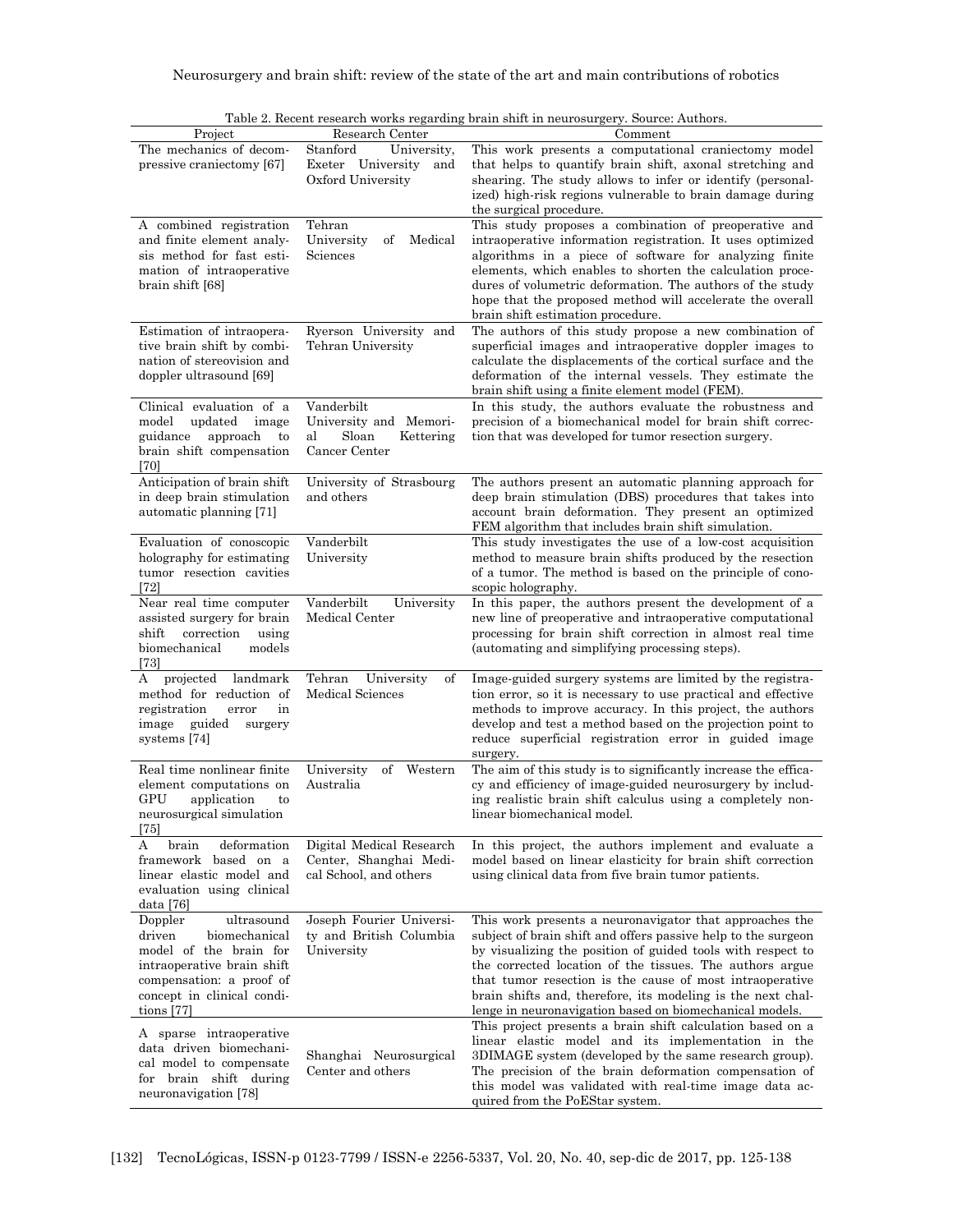different loading conditions [80]. Researchers are also working to develop sophisticated computational models with general anatomical information and complex structural information (e.g., aided by diffusion tensor images and elastography) [81]. In addition, multiphysics platforms are being developed for modeling; they incorporate a variety of constitutive laws as well as interactive simulation conditions, including nonlinear deformation effects (e.g., SOFA) [73].

Modeling cerebral displacement from preoperative and intraoperative information provided to measure the brain shift effect during surgery is important if you understand that the developments in this field are minimal compared to other studies in medicine and that they can hypothetically be a solution that leads to precise surgical navigation, in which trajectories can be planned to minimize the damage to healthy tissues during neurosurgery [82].

## **5. PERSPECTIVES IN NEUROSURGERY TAKING INTO ACCOUNT ROBOTICS AND BRAIN SHIFT**

The panorama of neurosurgery is constantly evolving; its challenging mission is reaching all corners of the nervous system. Advances in robotics, modeling of brain tissue behavior, and imaging-guided surgery techniques are expected to allow for great achievements in this field [83]. In terms of future perspectives, robotic systems are expected to provide the neurosurgeon with greater assurance during the intervention, including assistance in the form of automatic, collaborative, or shared-control movements, as well as augmented reality.

A research team with members of three Spanish universities are working on a robotic system that adapts to the ergonomics of the neurosurgical intervention. Therefore, accurate surgical navigation

can be relied upon based on online information to measure the effect of brain shift, while taking into account preoperative planning. Also, this system is expected to have an automatic surgical tool exchanger. This way, the robotic system seeks to incorporate—into a fault-tolerant cognitive architecture—a movement control system that avoids damage to the nasal fossa, a collaborative movement planner with learning ability, and a mathematicalphysical model for predicting threedimensional displacements of the brain based on intraoperative information.

It is noteworthy that the proposal of the Spanish group seeks the integration of two innovative concepts in robotic neurosurgery: a collaborative surgeon-robot architecture based on the robot-assistant concept and a navigation system capable of managing brain shifts. Thus, the challenges they pursue are based on tracking trajectories that interact with deformable tissues, the combination of real and virtual images to manage brain shift and the identification of the procedure workflow. All these challenges are grouped into a "co-worker" robot scheme in which the key is human-machine collaboration and the learning of the latter as it accumulates experience in working with the surgeon.

On the other hand, the University of Calgary, Canada, has its own novel robotic platform (NeuroArm) for microneurosurgery that is compatible with iM-RI. According to promising results with its first case studies [19], such platform requires short-term additional clinical studies to determine the feasibility of integrating robotics into the workflow of micro neurosurgery.

In [84], Kuhl and her team at Stanford University propose pose different research and medium and long-term efforts to provide neurosurgeons with new tools. The latter include computational simulations of anatomically realistic brain tissue behavior (which requires an interdisciplinary approach combining the fields of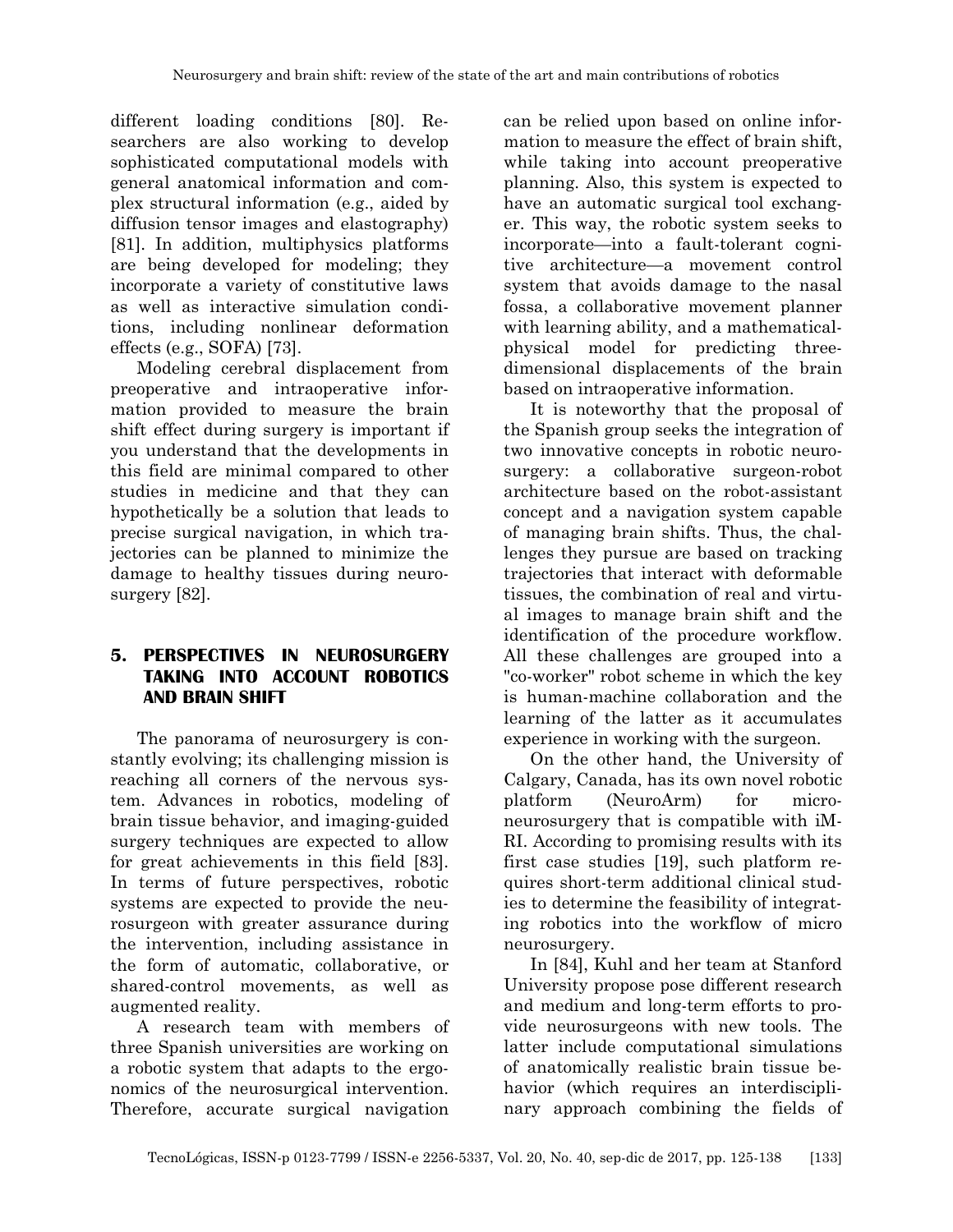mathematical physical modeling, scientific computation and medical imaging) along with contour conditions and under different loads that enable to look inside the brain and make more informed decisions. Therefore, the development of a computationally efficient numerical model with high capacity to predict deformations remains a significant challenge [85]. In [86], Broggi, a neurosurgeon and professor at Carlo Besta Neurological Institute in Milan, Italy—based on his years of experience with a variety of approaches to understand and treat the human brain believes that the future of neurosurgery in the short and medium-term is the validation of and experimentation with new assistance technologies that support current neurosurgical procedures and make use of robotics and virtual reality. Likewise, the trend of technological progress points towards the development of miniaturized, cost-effective and more intuitive robotic solutions, [3] and [35]. In the future of neurosurgery, with possible advances, hypothetical approaches could be planned to ensure minimal invasion during medical procedures that take into account the restriction of movements and optimization of brain shift effects [67], [69] and [73]. Finally, although it is known that intraoperative magnetic resonance imaging or computed tomography improve the precision of guided neurosurgical procedures, few studies have examined the cost-benefit of these expensive systems, leading to a new field of study and analysis in neurosurgery, [16] and [87].

### **6. CONCLUSIONS**

This article presents the state of the art of neurosurgery, the contribution of current robotic systems for assisting the surgeon, and the problems and solutions proposed to the challenge imposed by brain shift. There are several scientific challenges in the development of this field

and, in the future, the inclusion of miniaturized robotic tools in surgical procedures is inferred.

The most significant limitation to neuronavigation during surgery is the loss of correlation between the preoperative 3D model and the surgical probe, due to the brain shift phenomenon. Thus, neuronavigation systems that include the ability to compensate for brain shift and, therefore, improve the accuracy of neurosurgical procedures in a cost-effective way are likely to be the next breakthrough in image-guided neurosurgery.

The introduction of robotics in neurosurgery and the assistance of new imaging techniques enable a more precise identification and location of surgical targets. This situation leads to a more complete removal of pathologies and helps to avoid important damage to neural structures, which results in a decrease in patient morbidity and mortality.

## **7. REFERENCES**

- [1] P. B. McBeth, D. F. Louw, P. R. Rizun, and G. R. Sutherland, "Robotics in neurosurgery," *Am. J. Surg.*, vol. 188, no. 4, pp. 68– 75, Oct. 2004.
- [2] S. Nicolaidis, "Neurosurgery of the future: Deep brain stimulations and manipulations," *Metabolism*, vol. 69, pp. S16–S20, Apr. 2017.
- [3] C. Faria, W. Erlhagen, M. Rito, E. De Momi, G. Ferrigno, and E. Bicho, "Review of Robotic Technology for Stereotactic Neurosurgery," *IEEE Rev. Biomed. Eng.*, vol. 8, pp. 125–137, 2015.
- [4] M. I.-P. H. Cobb, J. M. Taekman, A. R. Zomorodi, L. F. Gonzalez, and D. A. Turner, "Simulation in Neurosurgery—A Brief Review and Commentary," *World Neurosurg.*, vol. 89, pp. 583–586, May 2016.
- [5] A. N. Kumar, M. I. Miga, T. S. Pheiffer, L. B. Chambless, R. C. Thompson, and B. M. Dawant, "Persistent and automatic intraoperative 3D digitization of surfaces under dynamic magnifications of an operating microscope," *Med. Image Anal.*, vol. 19, no. 1, pp. 30–45, Jan. 2015.
- [6] S. Budday, R. Nay, R. de Rooij, P. Steinmann, T. Wyrobek, T. C. Ovaert, and E. Kuhl, "Mechanical properties of gray and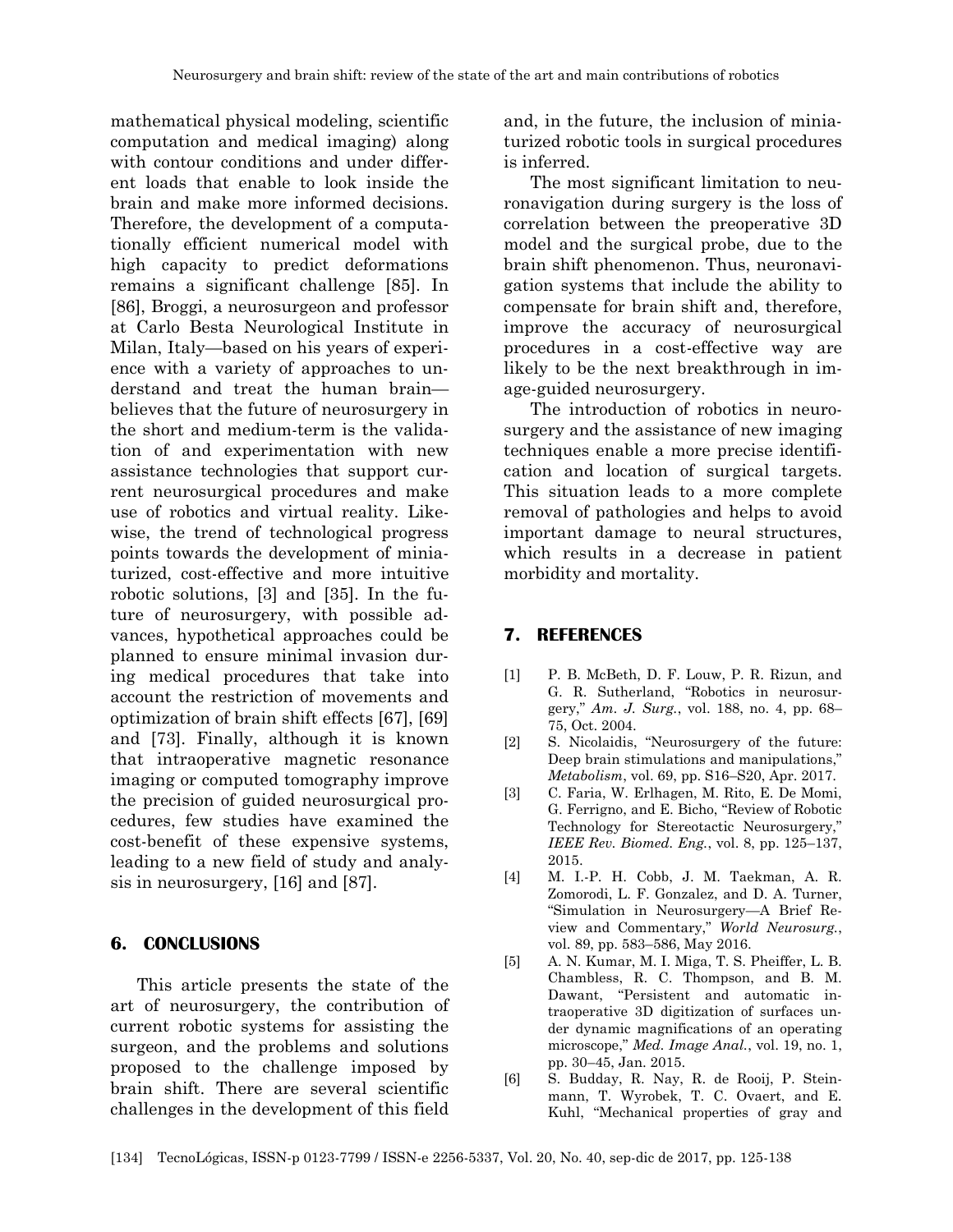white matter brain tissue by indentation," *J. Mech. Behav. Biomed. Mater.*, vol. 46, pp. 318–330, Jun. 2015.

- [7] A. Goriely, M. G. D. Geers, G. A. Holzapfel, J. Jayamohan, A. Jérusalem, S. Sivaloganathan, W. Squier, J. A. W. van Dommelen, S. Waters, and E. Kuhl, "Mechanics of the brain: perspectives, challenges, and opportunities," *Biomech. Model. Mechanobiol.*, vol. 14, no. 5, pp. 931–965, Oct. 2015.
- [8] I. Reinertsen, F. Lindseth, C. Askeland, D. H. Iversen, and G. Unsgård, "Intra-operative correction of brain-shift," *Acta Neurochir. (Wien).*, vol. 156, no. 7, pp. 1301–1310, Jul. 2014.
- [9] R. R. Shamir, L. Joskowicz, I. Tamir, E. Dabool, L. Pertman, A. Ben-Ami, and Y. Shoshan, "Reduced risk trajectory planning in image-guided keyhole neurosurgery," *Med. Phys.*, vol. 39, no. 5, pp. 2885–2895, May 2012.
- [10] G. Echegaray, I. Herrera, I. Aguinaga, C. Buchart, and D. Borro, "A Brain Surgery Simulator," *IEEE Comput. Graph. Appl.*, vol. 34, no. 3, pp. 12–18, May 2014.
- [11] D. Hu, Y. Gong, B. Hannaford, and E. J. Seibel, "Path planning for semi-automated simulated robotic neurosurgery," in *2015 IEEE/RSJ International Conference on Intelligent Robots and Systems (IROS)*, 2015, pp. 2639–2645.
- [12] S. Bano, Seong Young Ko, and F. Rodriguez y Baena, "Smooth path planning for a biologically-inspired neurosurgical probe," in *2012 Annual International Conference of the IEEE Engineering in Medicine and Biology Society*, 2012, pp. 920–923.
- [13] B. J. Mohammed, A. M. Abbosh, S. Mustafa, and D. Ireland, "Microwave System for Head Imaging," *IEEE Trans. Instrum. Meas.*, vol. 63, no. 1, pp. 117–123, Jan. 2014.
- [14] D. Paraskevopoulos, J. Roth, and S. Constantini, "Endoscope Holders in Cranial Neurosurgery: Part I—Technology, Trends, and Implications," *World Neurosurg.* vol. 89, pp. 343–354, May 2016.
- [15] R. Reisch, A. Stadie, R. A. Kockro, and N. Hopf, "The Keyhole Concept in Neurosurgery," *World Neurosurg.* vol. 79, no. 2, p. S17.e9-S17.e13, Feb. 2013.
- [16] N. W. D. Thomas and J. Sinclair, "Image-Guided Neurosurgery: History and Current Clinical Applications," *J. Med. Imaging Radiat. Sci.*, vol. 46, no. 3, pp. 331–342, Sep. 2015.
- [17] P. Yashar and L. N. Hopkins, "Instrumentation in Neurosurgery: Nurturing the Trend toward Minimalism," *World Neurosurg.* vol. 80, no. 3–4, pp. 240–242, Sep. 2013.
- [18] D. Liu and T. Wang, "A Workflow for Robot Assisted Neurosurgery," in *2006 IEEE/RSJ International Conference on Intelligent Robots and Systems*, 2006, pp. 2870–2875.
- [19] A. E. Ibrahim, K. A. Sarhane, and J. C. Selber, "New Frontiers in Robotic-Assisted Microsurgical Reconstruction," *Clin. Plast. Surg.*, vol. 44, no. 2, pp. 415–423, Apr. 2017.
- [20] J. A. M. Padilla, J. B. Coll, and D. M. Rosito, "Neurocirugía endoscópica, la nueva era," *El Resid.*, vol. 4, no. 2, pp. 67–72, 2009.
- [21] R. Rehder and A. R. Cohen, "Endoscope-Assisted Microsurgical Subtemporal Keyhole Approach to the Posterolateral Suprasellar Region and Basal Cisterns," *World Neurosurg.* vol. 103, pp. 114–121, Jul. 2017.
- [22] V. Trévillot, R. Garrel, E. Dombre, P. Poignet, R. Sobral, and L. Crampette, "Robotic endoscopic sinus and skull base surgery: Review of the literature and future prospects," *Eur. Ann. Otorhinolaryngol. Head Neck Dis.*, vol. 130, no. 4, pp. 201–207, Sep. 2013.
- [23] R. L. Carrau, D. M. Prevedello, D. de Lara, K. Durmus, and E. Ozer, "Combined transoral robotic surgery and endoscopic endonasal approach for the resection of extensive malignancies of the skull base," *Head Neck*, vol. 35, no. 11, pp. E351–E358, Nov. 2013.
- [24] R. Wirz, L. G. Torres, P. J. Swaney, H. Gilbert, R. Alterovitz, R. J. Webster, K. D. Weaver, and P. T. Russell, "An Experimental Feasibility Study on Robotic Endonasal Telesurgery," *Neurosurgery*, vol. 76, no. 4, pp. 479– 484, Apr. 2015.
- [25] M. Sadeghi-Goughari and A. Mojra, "Intraoperative thermal imaging of brain tumors using a haptic-thermal robot with application in minimally invasive neurosurgery," *Appl. Therm. Eng.*, vol. 91, pp. 600– 610, Dec. 2015.
- [26] Oscar Andrés Vivas Albán, "Aplicaciones de la robotica al campo de la medicina," 2007.
- [27] J. Weickenmeier, E. Kuhl, and A. Goriely, "The mechanics of decompressive craniectomy: Bulging in idealized geometries," *J. Mech. Phys. Solids*, vol. 96, pp. 572–590, Nov. 2016.
- [28] K. M. Labus and C. M. Puttlitz, "Viscoelasticity of brain corpus callosum in biaxial tension," *J. Mech. Phys. Solids*, vol. 96, pp. 591– 604, Nov. 2016.
- [29] A. N. Kumar, M. I. Miga, T. S. Pheiffer, L. B. Chambless, R. C. Thompson, and B. M. Dawant, "Automatic tracking of intraoperative brain surface displacements in brain tumor surgery," in *2014 36th Annual International Conference of the IEEE Engineering in Medicine and Biology Society*, 2014, pp. 1509–1512.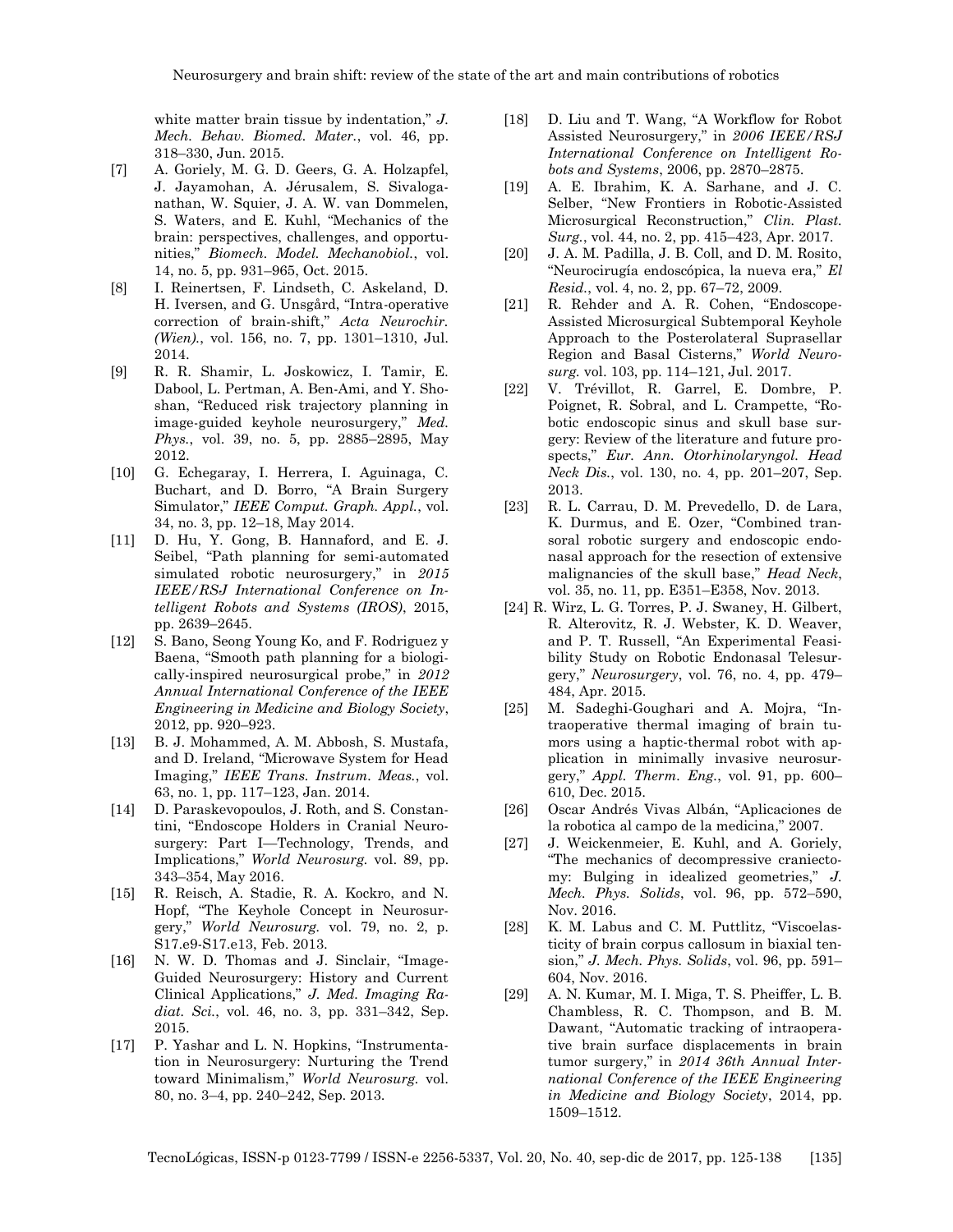- [30] Gang Li, Hao Su, G. A. Cole, Weijian Shang, K. Harrington, A. Camilo, J. G. Pilitsis, and G. S. Fischer, "Robotic System for MRI-Guided Stereotactic Neurosurgery," *IEEE Trans. Biomed. Eng.*, vol. 62, no. 4, pp. 1077– 1088, Apr. 2015.
- [31] H. Yousefi, "An Optimised Linear Mechanical Model for Estimating Brain Shift Caused by Meningioma Tumours," *Int. J. Biomed. Sci. Eng.*, vol. 1, no. 1, p. 1, 2013.
- [32] G. Soza, R. Grosso, C. Nimsky, P. Hastreiter, R. Fahlbusch, and G. Greiner, "Determination of the elasticity parameters of brain tissue with combined simulation and registration," *Int. J. Med. Robot. Comput. Assist. Surg.*, vol. 1, no. 3, pp. 87–95, Sep. 2005.
- [33] P. J. Hutchinson, A. G. Kolias, I. S. Timofeev, E. A. Corteen, M. Czosnyka, J. Timothy, I. Anderson, D. O. Bulters, A. Belli, C. A. Eynon, J. Wadley, A. D. Mendelow, P. M. Mitchell, M. H. Wilson, G. Critchley, J. Sahuquillo, A. Unterberg, F. Servadei, G. M. Teasdale, J. D. Pickard, D. K. Menon, G. D. Murray, and P. J. Kirkpatrick, "Trial of Decompressive Craniectomy for Traumatic Intracranial Hypertension," *N. Engl. J. Med.*, vol. 375, no. 12, pp. 1119–1130, Sep. 2016.
- [34] T. Hartkens, D. L. G. Hill, A. D. Castellano-Smith, D. J. Hawkes, C. R. Maurer, A. J. Martin, W. A. Hall, H. Liu, and C. L. Truwit, "Measurement and analysis of brain deformation during neurosurgery," *IEEE Trans. Med. Imaging*, vol. 22, no. 1, pp. 82–92, Jan. 2003.
- [35] A. Shaikhouni and J. B. Elder, "Computers and Neurosurgery," *World Neurosurg*. vol. 78, no. 5, pp. 392–398, Nov. 2012.
- [36] D. B. Camarillo, T. M. Krummel, and J. K. Salisbury, "Robotic technology in surgery: Past, present, and future," *Am. J. Surg.*, vol. 188, no. 4, pp. 2–15, Oct. 2004.
- [37] T. L. Cossetto, K. Zareinia, and G. R. Sutherland, "Robotics for neurosurgery," *in Medical Robotics, P. Gomes, Ed. Woodhead Publishing*, 2012, pp. 59–77.
- [38] Y. S. Chae, S. H. Lee, H. M. Oh, and M. Y. Kim, "Coordinates tracking and augmented reality system using bipolar X-ray fluoroscopy and stereo vision for image-guided neurosurgery," in *2013 13th International Conference on Control, Automation and Systems (ICCAS 2013)*, 2013, pp. 107–112.
- [39] G. R. Sutherland, I. Latour, and A. D. Greer, "Integrating an Image-Guided Robot with Intraoperative MRI," *IEEE Eng. Med. Biol. Mag.*, vol. 27, no. 3, pp. 59–65, May 2008.
- [40] M. D. Comparetti, E. De Momi, A. Vaccarella, M. Riechmann, and G. Ferrigno, "Optically tracked multi-robot system for keyhole neurosurgery," in *2011 IEEE International*

*Conference on Robotics and Automation*, 2011, pp. 661–666.

- [41] D. P. Devito, L. Kaplan, R. Dietl, M. Pfeiffer, D. Horne, B. Silberstein, M. Hardenbrook, G. Kiriyanthan, Y. Barzilay, A. Bruskin, D. Sackerer, V. Alexandrovsky, C. Stüer, R. Burger, J. Maeurer, D. G. Gordon, R. Schoenmayr, A. Friedlander, N. Knoller, K. Schmieder, I. Pechlivanis, I.-S. Kim, B. Meyer, and M. Shoham, "Clinical Acceptance and Accuracy Assessment of Spinal Implants Guided With SpineAssist Surgical Robot," *Spine (Phila. Pa. 1976).*, vol. 35, no. 24, pp. 2109–2115, Nov. 2010.
- [42] D. V. Amin and L. D. Lunsford, "Volumetric Resection Using the SurgiScope®: A Quantitative Accuracy Analysis of Robot-Assisted Resection," *Stereotact. Funct. Neurosurg.*, vol. 82, no. 5–6, pp. 250–253, Feb. 2005.
- [43] Q. H. Li, L. Zamorano, A. Pandya, R. Perez, J. Gong, and F. Diaz, "The application accuracy of the NeuroMate robot - A quantitative comparison with frameless and frame-based surgical localization systems," *Comput. Aided Surg.*, vol. 7, no. 2, pp. 90–98, 2002.
- [44] J. Gonzalez-Martinez, S. Vadera, J. Mullin, R. Enatsu, A. V Alexopoulos, R. Patwardhan, W. Bingaman, and I. Najm, "Robot-Assisted Stereotactic Laser Ablation in Medically Intractable Epilepsy," *Oper. Neurosurg.*, vol. 10, no. 2, pp. 167–173, Jun. 2014.
- [45] L. M. Auer, S. Starkie, D. P. Auer, and B. Davies, "Simulating minimally invasive neurosurgical interventions using an active manipulator," *Int. Congr. Ser.*, vol. 1247, pp. 199–210, Dec. 2002.
- [46] G. Deacon, A. Harwood, J. Holdback, D. Maiwand, M. Pearce, I. Reid, M. Street, and J. Taylor, "The Pathfinder image-guided surgical robot," *Proc. Inst. Mech. Eng. Part H J. Eng. Med.*, vol. 224, no. 5, pp. 691–713, May 2010.
- [47] C. Nimsky, J. Rachinger, H. Iro, and R. Fahlbusch, "Adaptation of a Hexapod-Based Robotic System for Extended Endoscope-Assisted Transsphenoidal Skull Base Surgery," *min - Minim. Invasive Neurosurg.*, vol. 47, no. 1, pp. 41–46, Feb. 2004.
- [48] K. Bekelis, T. A. Radwan, A. Desai, and D. W. Roberts, "Frameless robotically targeted stereotactic brain biopsy: feasibility, diagnostic yield, and safety," *J. Neurosurg.*, vol. 116, no. 5, pp. 1002–1006, May 2012.
- [49] J. Hao, X. Xie, G.-B. Bian, Z.-G. Hou, and X.- H. Zhou, "Development of a multi-modal interactive system for Endoscopic Endonasal Approach surgery simulation," in *2016 IEEE International Conference on Robotics and Biomimetics (ROBIO)*, 2016, pp. 143–148.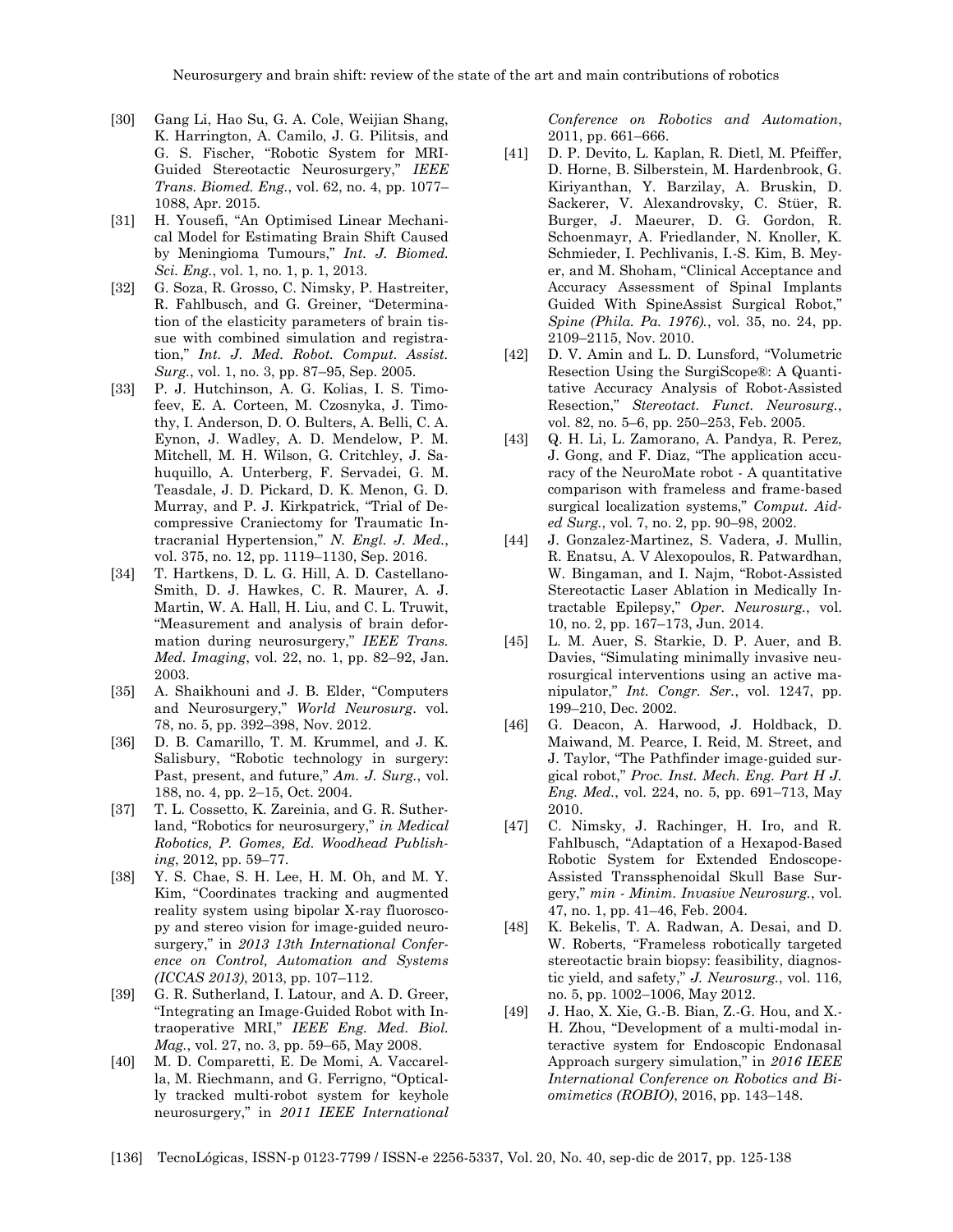- [50] L. Zrinzo, "Pitfalls in precision stereotactic surgery," *Surg. Neurol. Int.*, vol. 3, no. 2, p. 53, 2012.
- [51] H. J. Marcus, C. A. Seneci, C. J. Payne, D. Nandi, A. Darzi, and G.-Z. Yang, "Robotics in Keyhole Transcranial Endoscope-Assisted Microsurgery," *Oper. Neurosurg*., vol. 10, no. 1, pp. 84–96, Mar. 2014.
- [52] T. A. Mattei, A. H. Rodriguez, D. Sambhara, and E. Mendel, "Current state-of-the-art and future perspectives of robotic technology in neurosurgery," *Neurosurg. Rev.*, vol. 37, no. 3, pp. 357–366, 2014.
- [53] M. N. Huda, H. Yu, and S. Cang, "Robots for minimally invasive diagnosis and intervention," *Robot. Comput. Integr. Manuf.*, vol. 41, pp. 127–144, Oct. 2016.
- [54] C. DeLorenzo, X. Papademetris, L. H. Staib, K. P. Vives, D. D. Spencer, and J. S. Duncan, "Volumetric Intraoperative Brain Deformation Compensation: Model Development and Phantom Validation," *IEEE Trans. Med. Imaging*, vol. 31, no. 8, pp. 1607–1619, Aug. 2012.
- [55] I. Chen, R. E. Ong, A. L. Simpson, K. Sun, R. C. Thompson, and M. I. Miga, "Integrating Retraction Modeling Into an Atlas-Based Framework for Brain Shift Prediction," *IEEE Trans. Biomed. Eng.*, vol. 60, no. 12, pp. 3494–3504, Dec. 2013.
- [56] M. Oldfield, D. Dini, G. Giordano, and F. Rodriguez y Baena, "Detailed finite element modelling of deep needle insertions into a soft tissue phantom using a cohesive approach," *Comput. Methods Biomech. Biomed. Engin.*, vol. 16, no. 5, pp. 530–543, May 2013.
- [57] L. W. Clements, J. A. Collins, J. A. Weis, A. L. Simpson, L. B. Adams, W. R. Jarnagin, and M. I. Miga, "Evaluation of model-based deformation correction in image-guided liver surgery via tracked intraoperative ultrasound," *J. Med. Imaging*, vol. 3, no. 1, p. 15003, Mar. 2016.
- [58] M. Schulder and P. W. Carmel, "Intraoperative magnetic resonance imaging: impact on brain tumor surgery." *Cancer Control*, vol. 10, no. 2, pp. 115–24, 2003.
- [59] N. Nakao, K. Nakai, and T. Itakura, "Updating of Neuronavigation Based on Images Intraoperatively Acquired with a Mobile Computerized Tomographic Scanner: Technical Note," *min - Minim. Invasive Neurosurg.*, vol. 46, no. 2, pp. 117–120, Apr. 2003.
- [60] D. G. Gobbi, R. M. Comeau, and T. M. Peters, "Ultrasound/MRI Overlay with Image Warping for Neurosurgery," in *Medical Image Computing and Computer-Assisted Intervention--MICCAI 2000*, 2000, pp. 29–53.
- [61] S. Mittal and P. M. Black, "Intraoperative magnetic resonance imaging in neurosur-

gery: the Brigham concept." *Acta Neurochir. Suppl.*, vol. 98, pp. 77–86, 2006.

- [62] H. O. Yegingil, "Breast cancer detection and differentiation using piezoelectric fingers," 2009.
- [63] R. Fahlbusch and A. Samii, "A review of cranial imaging techniques: potential and limitations." *Clin. Neurosurg.*, vol. 54, pp. 100–4, 2007.
- [64] M. M. J. Letteboer, P. W. A. Willems, M. A. Viergever, and W. J. Niessen, "Brain Shift Estimation in Image-Guided Neurosurgery Using 3-D Ultrasound," *IEEE Trans. Biomed. Eng*., vol. 52, no. 2, pp. 268–276, Feb. 2005.
- [65] P. Coupe, P. Hellier, X. Morandi, and C. Barillot, "Intraoperative ultrasonography for the correction of brainshift based on the matching of hyperechogenic structures," in *2010 IEEE International Symposium on Biomedical Imaging: From Nano to Macro*, 2010, pp. 1405–1408.
- [66] C. E. Uff, L. Garcia, J. Fromageau, N. Dorward, and J. C. Bamber, "Real-time ultrasound elastography in neurosurgery," in *2009 IEEE International Ultrasonics Symposium*, 2009, pp. 467–470.
- [67] J. Weickenmeier, C. A. M. Butler, P. G. Young, A. Goriely, and E. Kuhl, "The mechanics of decompressive craniectomy: Personalized simulations," *Comput. Methods Appl. Mech. Eng*., vol. 314, pp. 180–195, Feb. 2017.
- [68] A. Mohammadi, A. Ahmadian, S. Rabbani, E. Fattahi, and S. Shirani, "A combined registration and finite element analysis method for fast estimation of intraoperative brain shift; phantom and animal model study," *Int. J. Med. Robot. Comput. Assist. Surg.*, 2016.
- [69] A. Mohammadi, A. Ahmadian, A. D. Azar, A. D. Sheykh, F. Amiri, and J. Alirezaie, "Estimation of intraoperative brain shift by combination of stereovision and doppler ultrasound: phantom and animal model study," *Int. J. Comput. Assist. Radiol. Surg*., vol. 10, no. 11, pp. 1753–1764, Nov. 2015.
- [70] M. I. Miga, K. Sun, I. Chen, L. W. Clements, T. S. Pheiffer, A. L. Simpson, and R. C. Thompson, "Clinical evaluation of a modelupdated image-guidance approach to brain shift compensation: experience in 16 cases," *Int. J. Comput. Assist. Radiol. Surg.*, vol. 11, no. 8, pp. 1467–1474, Aug. 2016.
- [71] N. Hamze, A. Bilger, C. Duriez, S. Cotin, and C. Essert, "Anticipation of brain shift in Deep Brain Stimulation automatic planning," in *2015 37th Annual International Conference of the IEEE Engineering in Medicine and Biology Society (EMBC)*, 2015, pp. 3635–3638.